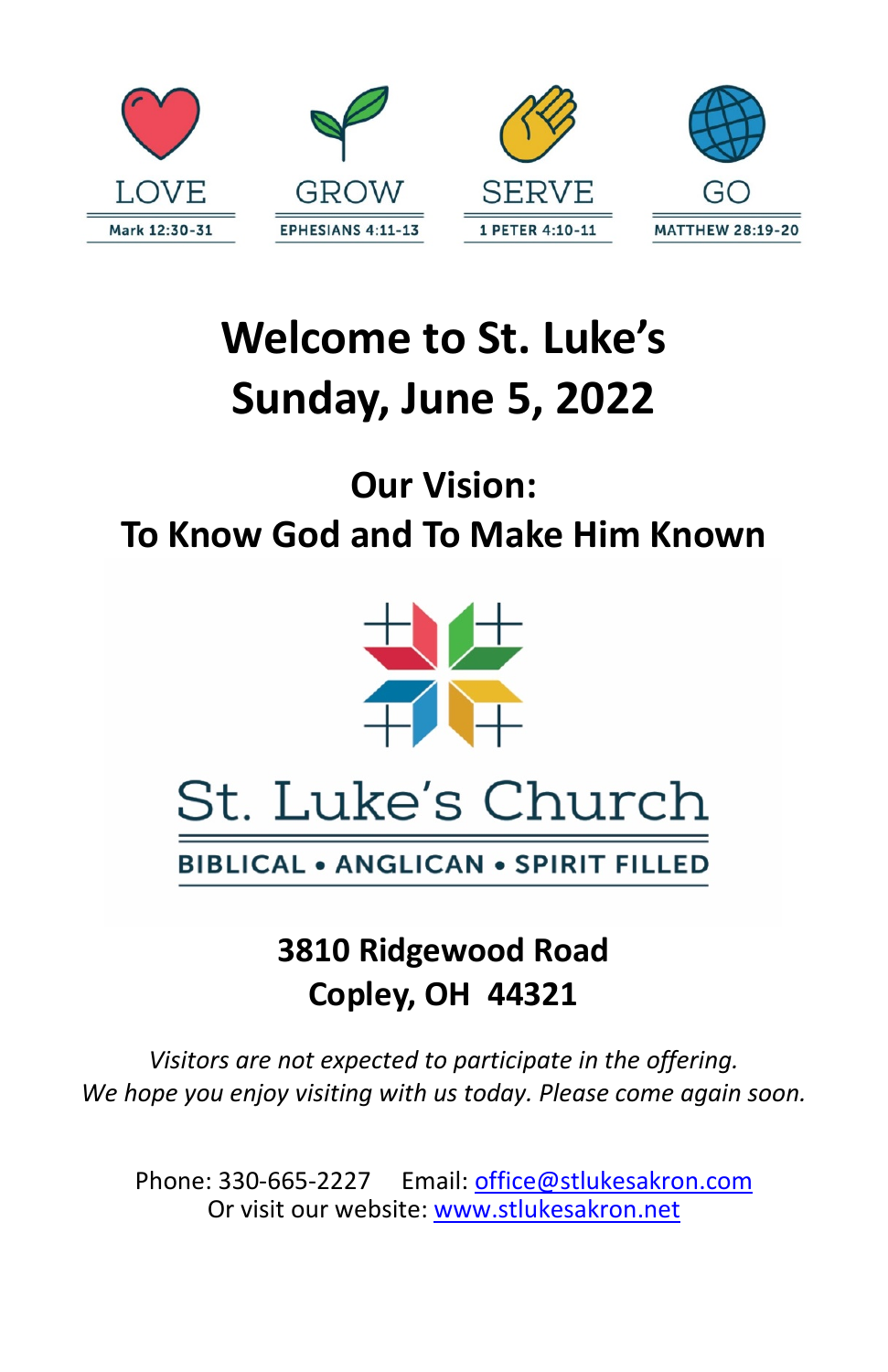#### **Processional Hymn**

### **"We Fall Down"**

We fall down, we lay our crowns at the feet of Jesus The greatness of Your mercy and love at the feet of Jesus

And we cry holy, holy, holy. And we cry holy, holy, holy. And we cry holy, holy, holy is the Lamb.

Chris Tomlin © 1998 worshiptogether.com songs CCLI License # 73146

# **Welcome and Call to Worship**

Celebrant: The Lord will pour out his Spirit upon all flesh, **All: And your sons and daughters shall prophesy.**

Celebrant: Your old men shall dream dreams, **All: And your young men shall see visions.**

Celebrant: You shall know that the Lord is in the midst of his people,

**All: That he is the Lord and there is none else.**

Celebrant: And it shall come to pass

**All: That everyone who calls on the Name of the Lord shall be saved.**

#### **Collect for Purity**

**All: Almighty God, to you all hearts are open, all desires known, and from you no secrets are hid: Cleanse the thoughts of our hearts by the inspiration of your Holy Spirit, that we may perfectly love you, and worthily magnify your holy Name; through Christ our Lord. Amen.**

#### **The Summary of the Law**

Celebrant: Hear what our Lord Jesus Christ says: You shall love the Lord your God with all your heart and with all your soul and with all your mind. This is the first and great commandment.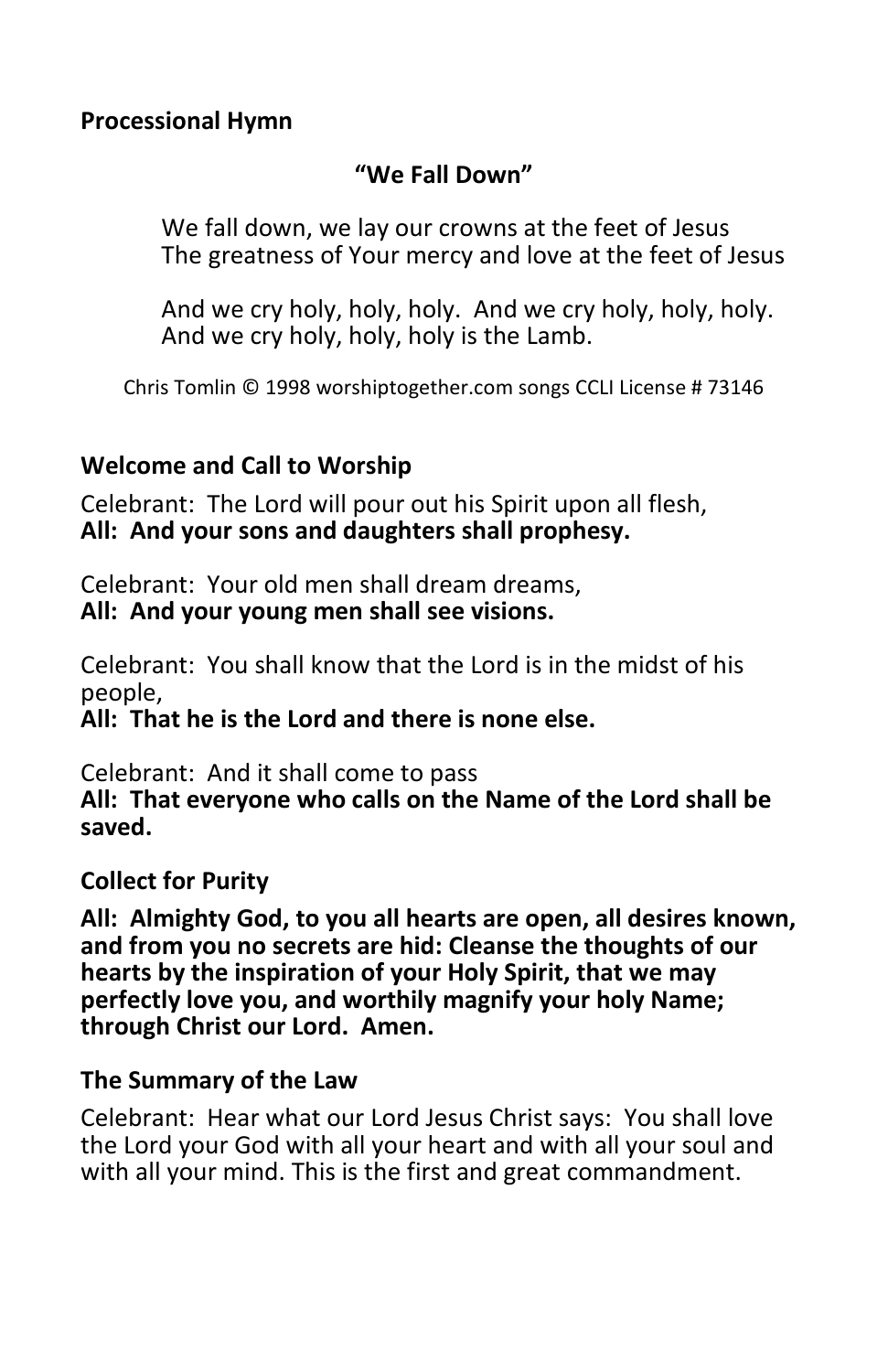And the second is like it: You shall love your neighbor as yourself. On these two commandments depend all the Law and the Prophets. (Matthew 22:37-40)

# **Collect of the Day**

Celebrant: The Lord be with you. **All: And with your spirit.**

Celebrant: O God, who on this day taught the hearts of your faithful people by sending to them the light of your Holy Spirit: Grant us by the same Spirit to have a right judgment in all things, and evermore to rejoice in his holy comfort; through Jesus Christ your Son our Lord, who lives and reigns with you, in the unity of the Holy Spirit, one God, for ever and ever. **All: Amen.**

#### **Praise and Worship**

#### **"Graves Into Gardens"**

I searched the world but it couldn't fill me Man's empty praise and treasures that fade Are never enough Then You came along and put me back together And every desire is now satisfied Here in Your love

Chorus: Oh there's nothing better than You There's nothing better than You Lord there's nothing, nothing is better than You

I'm not afraid to show You my weakness My failures and flaws, Lord You've seen them all And You still call me friend Cause the God of the mountain is the God of the valley And there's not a place Your mercy and grace Won't find me again (Chorus)

Bridge 1: You turn mourning to dancing You give beauty for ashes You turn shame into glory You're the only one who can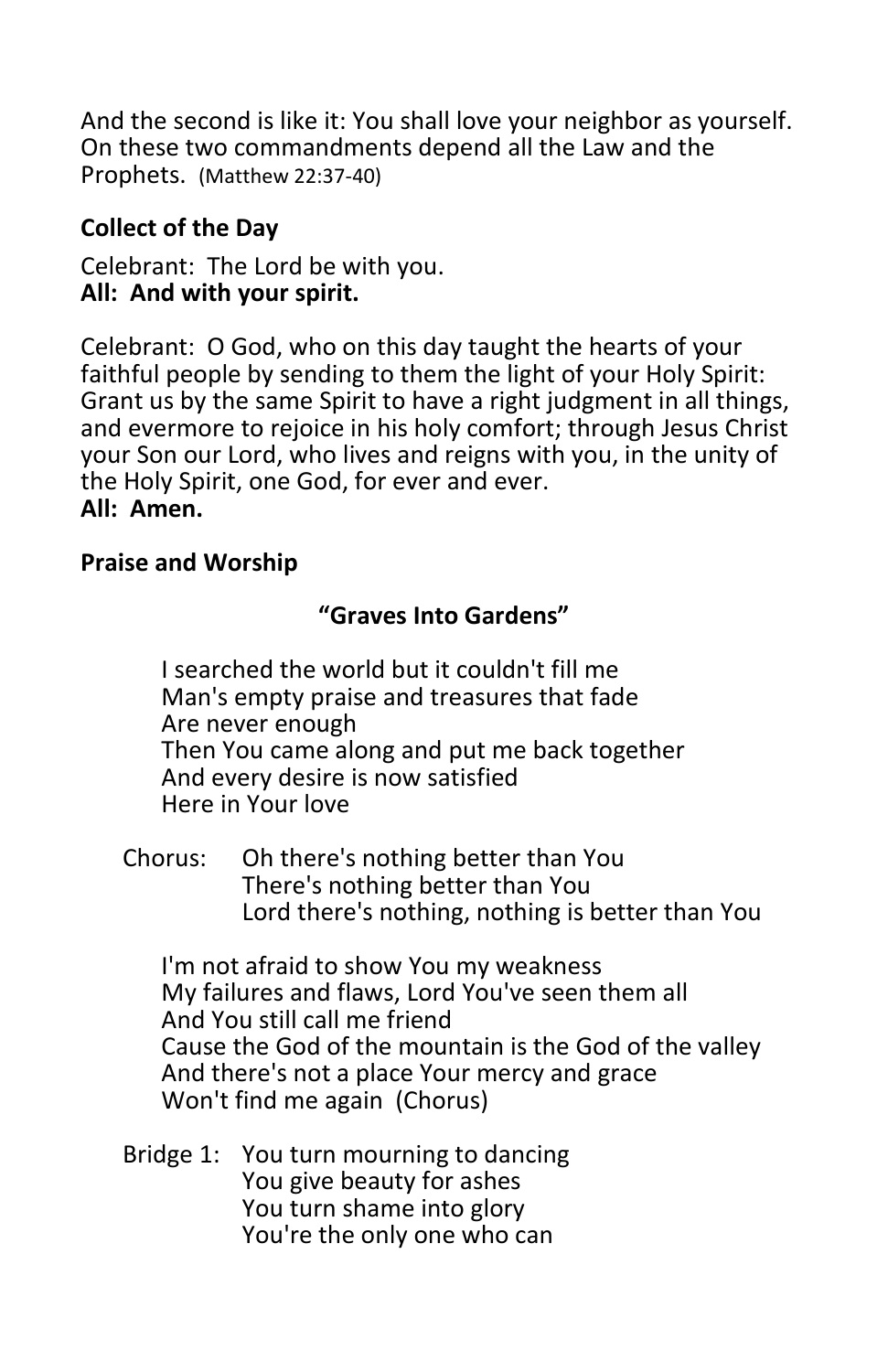#### Bridge 2: You turn graves into gardens You turn bones into armies You turn seas into highways You're the only one who can

Brandon Lake | Chris Brown | Steven Furtick | Tiffany Hudson © 2019 Music by Elevation Worship Publishing, Maverick City Publishing Worldwide, Bethel Music Publishing CCLI License # 73146

#### **"Reckless Love"**

Before I spoke a word You were singing over me You have been so so good to me Before I took a breath You breathed Your life in me You have been so so kind to me

 Chorus: O the overwhelming never-ending Reckless love of God O it chases me down fights 'til I'm found Leaves the ninety-nine I couldn't earn it I don't deserve Still You give Yourself away O the overwhelming never-ending Reckless love of God

When I was Your foe Still Your love fought for me You have been so so good to me When I felt no worth You paid it all for me You have been so so kind to me

 Bridge: There's no shadow You won't light up Mountain You won't climb up coming after me There's no wall You won't kick down Lie You won't tear down coming after me

Caleb Culver | Cory Asbury | Ran Jackson © Watershed Publishing Group, Bethel Music Publishing Richmond Park Publishing CCLI License # 73146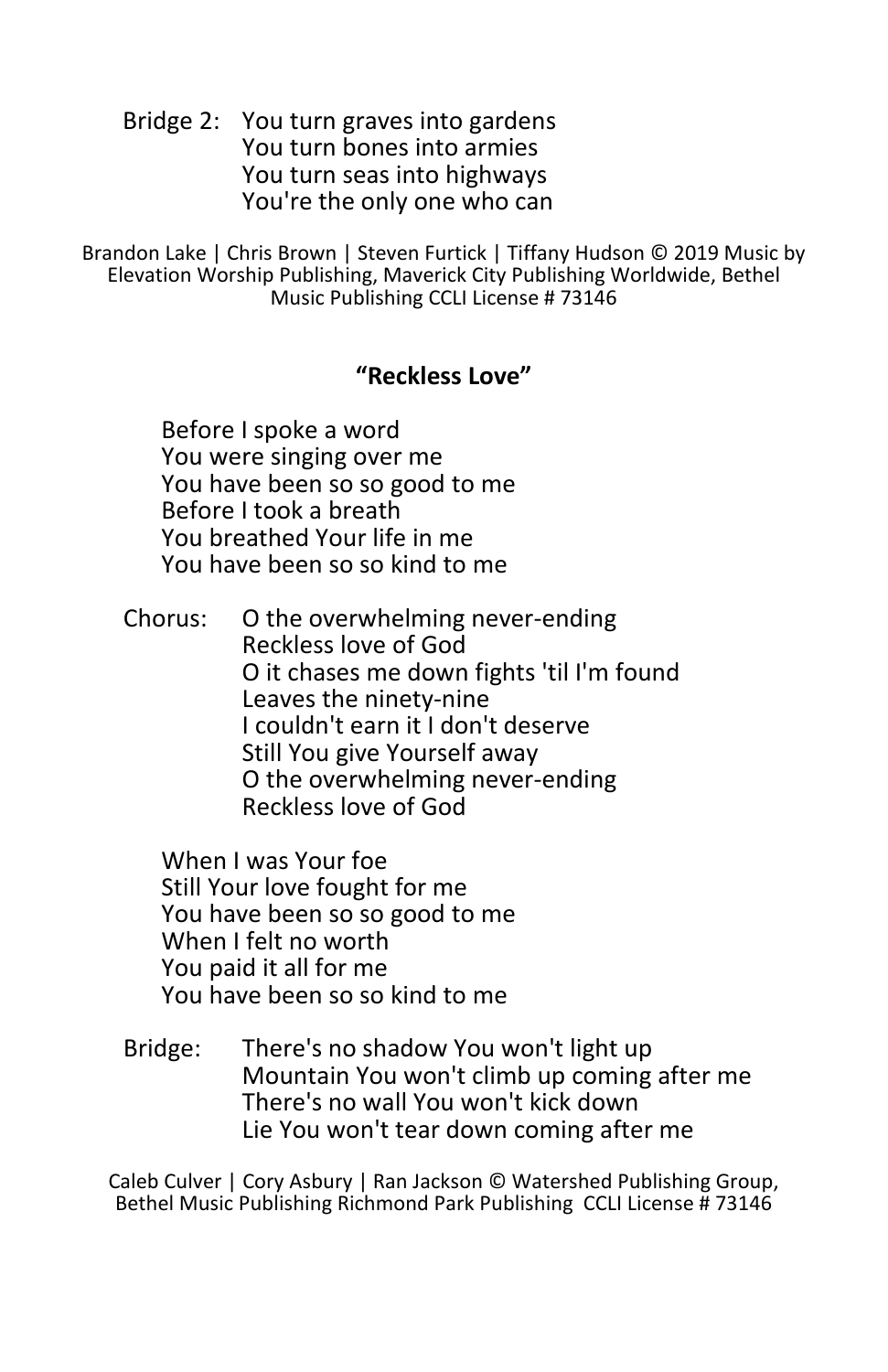# **"All Who Are Thirsty"**

All who are thirsty, all who are weak Come to the fountain, dip your heart in the stream of life Let the pain and the sorrow be washed away In the waves of his mercy as deep cries out to deep We sing

Come Lord Jesus come (x2)

All who are thirsty, all who are weak Come to the fountain, dip your heart in the stream of life Let the pain and the sorrow be washed away In the waves of his mercy as deep cries out to deep We sing

Holy Spirit Come (x2)

Brenton Brown | Glenn Robertson © 1998 Vineyard Songs (UK/Eire) (Admin. by Vineyard Music UK) CCLI License # 73146

#### **Announcements**

#### **The Lessons**

Acts 2:1-11 Psalm 104:25-37 1 Corinthians 12:4-13

*At the end of each reading the lector says:* Lector: This is the word of the Lord. **All: Thanks be to God.** 

#### **The Gospel**

#### **Sung: Alleluia, alleluia. Alleluia, alleluia.**

Fintan O'Carroll and Christopher Walker ©1985, OCP Publications

Deacon: Hear the Gospel of our Lord Jesus Christ according to John 20:19-23.

**All: Glory to You, Lord Christ.**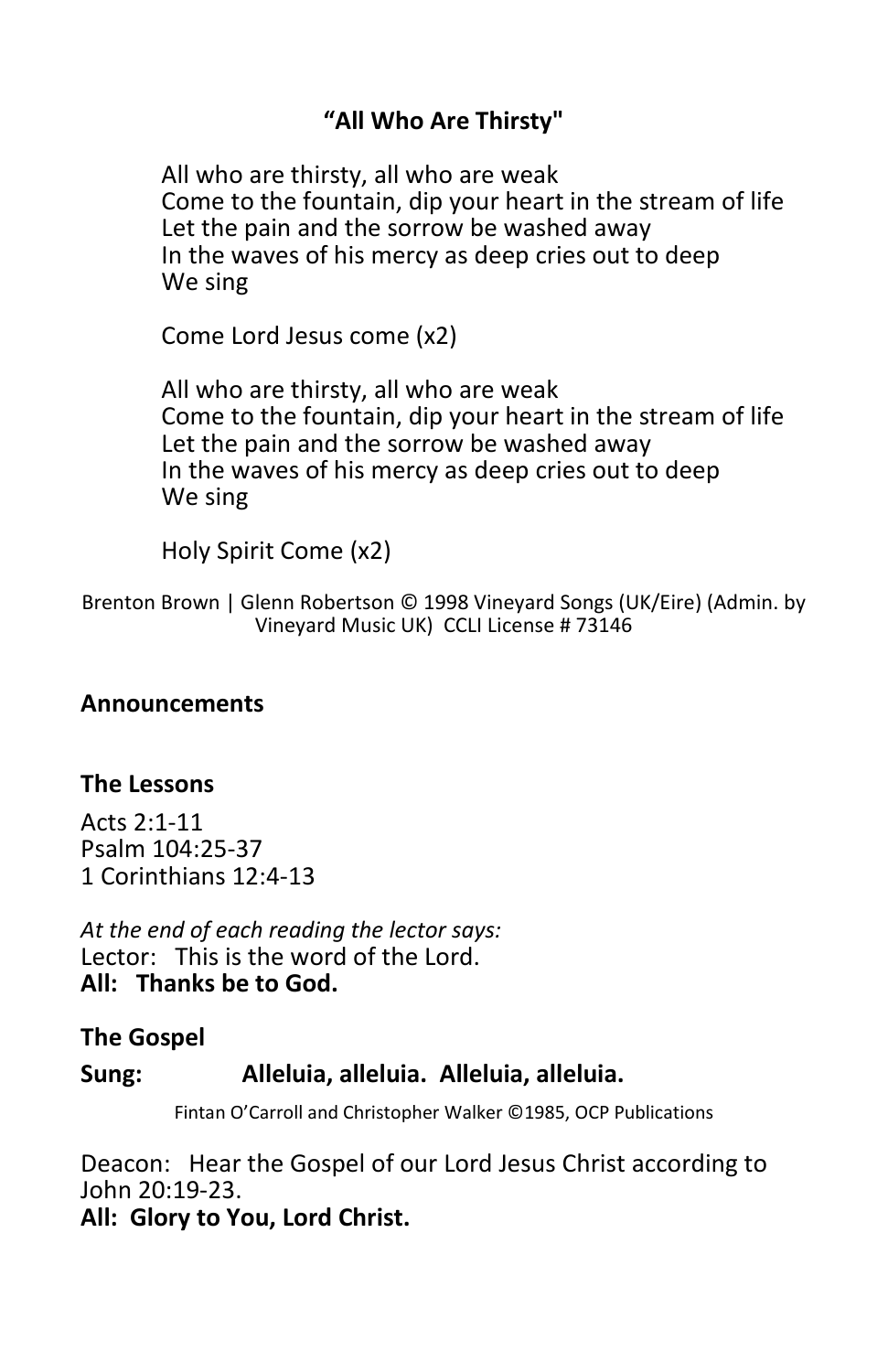*At the end of the reading:* Deacon: This is the Gospel of the Lord. **All: Praise to you, Lord Christ.**

#### **The Message**

#### **The Nicene Creed**

Celebrant: Let us confess our faith in the words of the Nicene Creed:

**All: We believe in one God, the Father, the Almighty, maker of heaven and earth, of all that is, seen and unseen.** 

**We believe in one Lord, Jesus Christ, the only Son of God, eternally begotten of the Father, God from God, Light from Light, true God from true God, begotten, not made, of one being with the Father. Through him all things were made.** 

**For us and for our salvation he came down from heaven: by the power of the Holy Spirit, he became incarnate from the Virgin Mary, and was made man. For our sake he was crucified under Pontius Pilate; he suffered death and was buried.** 

**On the third day he rose again in accordance with the Scriptures; He ascended into heaven and is seated at the right hand of the Father. He will come again in glory to judge the living and the dead, and his kingdom will have no end.** 

**We believe in the Holy Spirit, the Lord, the giver of life, who proceeds from the Father and the Son. With the Father and the Son, he is worshiped and glorified. He has spoken through the Prophets.** 

**We believe in one holy catholic and apostolic Church. We acknowledge one baptism for the forgiveness of sins. We look for the resurrection of the dead, and the life of the world to come. Amen.**

**The Prayers of the People**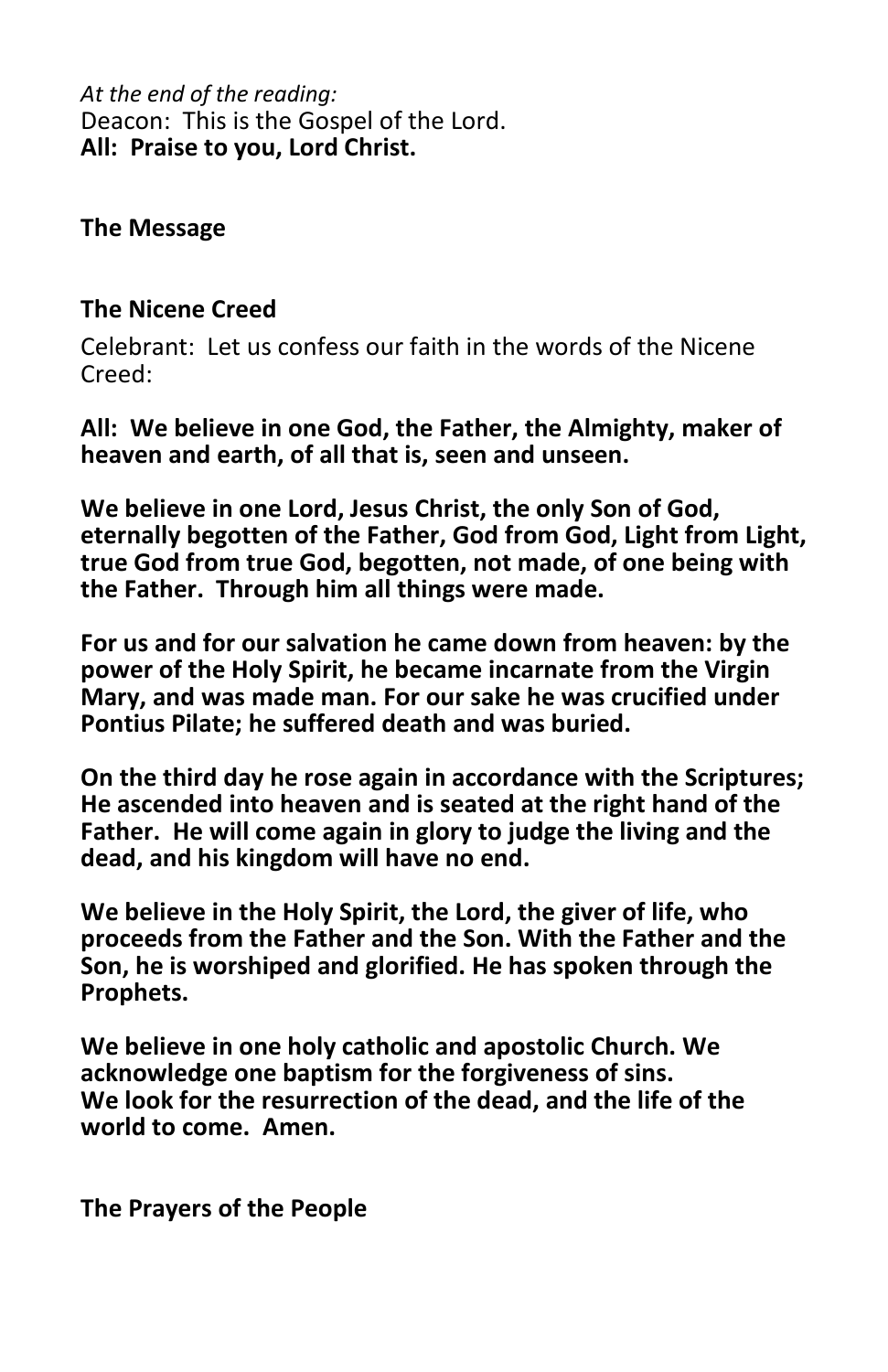# **The Confession and Absolution of Sin**

Celebrant: Let us humbly confess our sins to the Lord.

**All**: **Most merciful God, we confess that we have sinned against you in thought, word and deed, by what we have done, and by what we have left undone.** 

**We have not loved you with our whole heart; we have not loved our neighbors as ourselves.** 

**We are truly sorry and we humbly repent.** 

**For the sake of your Son Jesus Christ, have mercy on us and forgive us; that we may delight in your will, and walk in your ways, to the glory of your Name. Amen.**

Celebrant: Almighty God, our heavenly Father, who in his great mercy has promised forgiveness of sins to all those who sincerely repent and with true faith turn to him, have mercy upon you, pardon and deliver you from all your sins, confirm and strengthen you in all goodness, and bring you to everlasting life; through Jesus Christ our Lord.

**All: Amen.**

# **The Comfortable Words**

Celebrant: Hear the Word of God to all who truly turn to him. Come to me, all who labor and are heavy laden, and I will give you rest. (Matthew 11:28)

God so loved the world, that he gave his only begotten Son, that whoever believes in him should not perish but have eternal life. (John 3:16)

The saying is trustworthy and deserving of full acceptance, that Christ Jesus came into the world to save sinners. (I Timothy 1:15)

If anyone sins, we have an advocate with the Father, Jesus Christ the righteous. He is the propitiation for our sins, and not for ours only but also for the sins of the whole world. (I John 2:1-2)

# **The Peace**

Deacon:The Peace of the Lord be always with you. **All: And with your spirit.**

Deacon: Exchange with one another the Lord's Peace.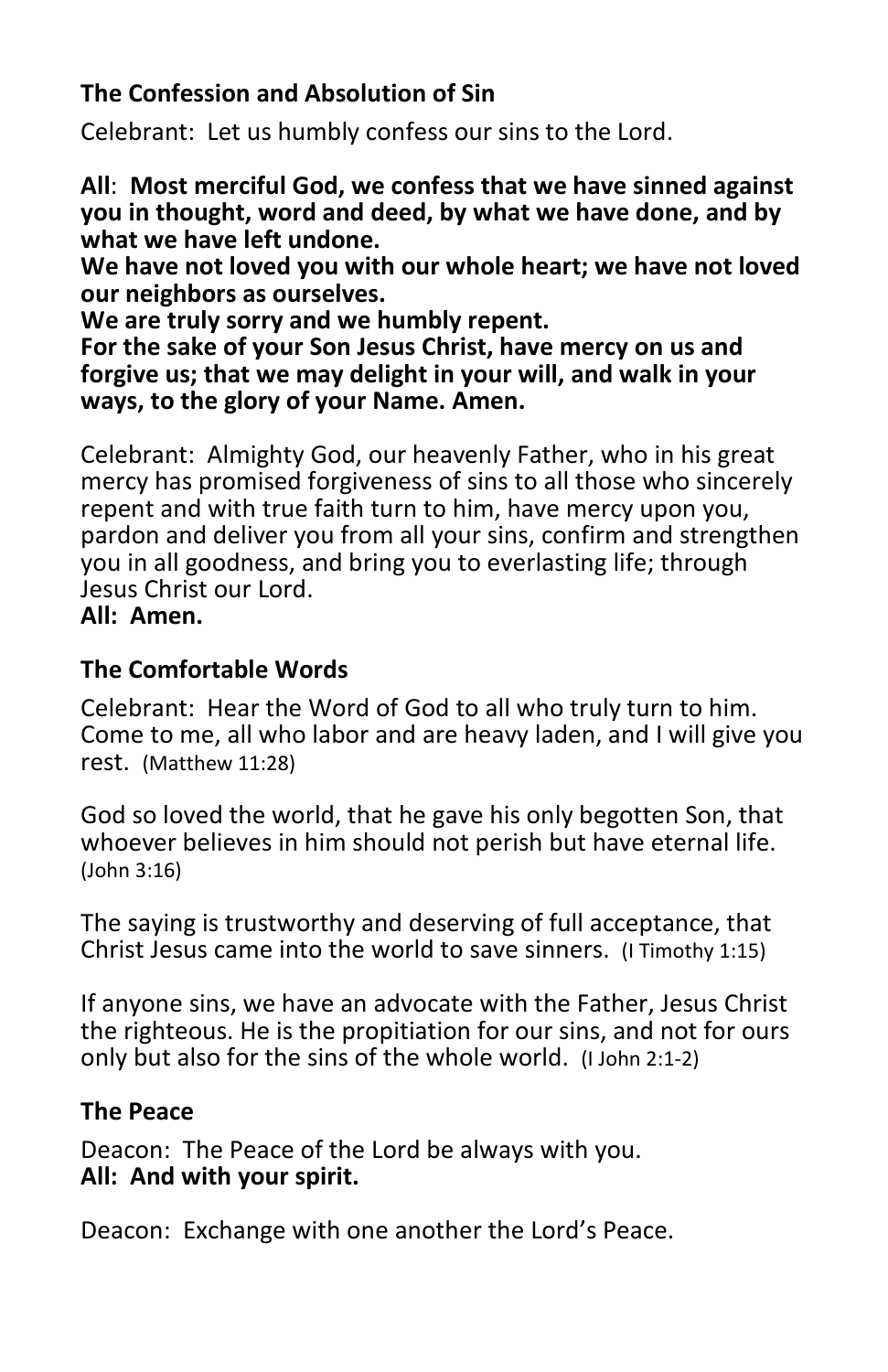# **The Offertory** *(Tithes and offerings are collected at this time)*

Celebrant: Whoever sows sparingly will also reap sparingly, and whoever sows bountifully will also reap bountifully. Each one must give as he has decided in his heart, not reluctantly or under compulsion, for God loves a cheerful giver. (2 Corinthians 9:6-7)

# **"Goodness Of God"**

I love You, Lord, for Your mercy never fails me All my days I've been held in Your hands From the moment that I wake up until I lay my head Oh, I will sing of the goodness of God

 Chorus: And all my life You have been faithful And all my life You have been so, so good With every breath that I am able Oh, I will sing of the goodness of God

I love Your voice, You have led me through the fire In the darkest night You are close like no other I've known You as a Father, I've known You as a Friend And I have lived in the goodness of God (Chorus)

 Bridge: 'Cause Your goodness is running after It's running after me Your goodness is running after It's running after me With my life laid down I'm surrendered now I give You everything 'Cause Your goodness is running after It's running after me

Ben Fielding | Brian Johnson | Ed Cash | Jason Ingram | Jenn Johnson© 2018 Alletrop Music, SHOUT! Music Publishing Australia, Fellow Ships Music, So Essential Tunes, Bethel Music Publishing CCLI License # 73146

# **Doxology**

**Sung: Praise God from whom all blessings flow Praise Him all creatures here below Praise him above ye heavenly host Praise Father, Son, and Holy Ghost. Amen.**

Louis Bourgeois | Thomas Ken © Words & Music: Public Domain Music CCLI# 73146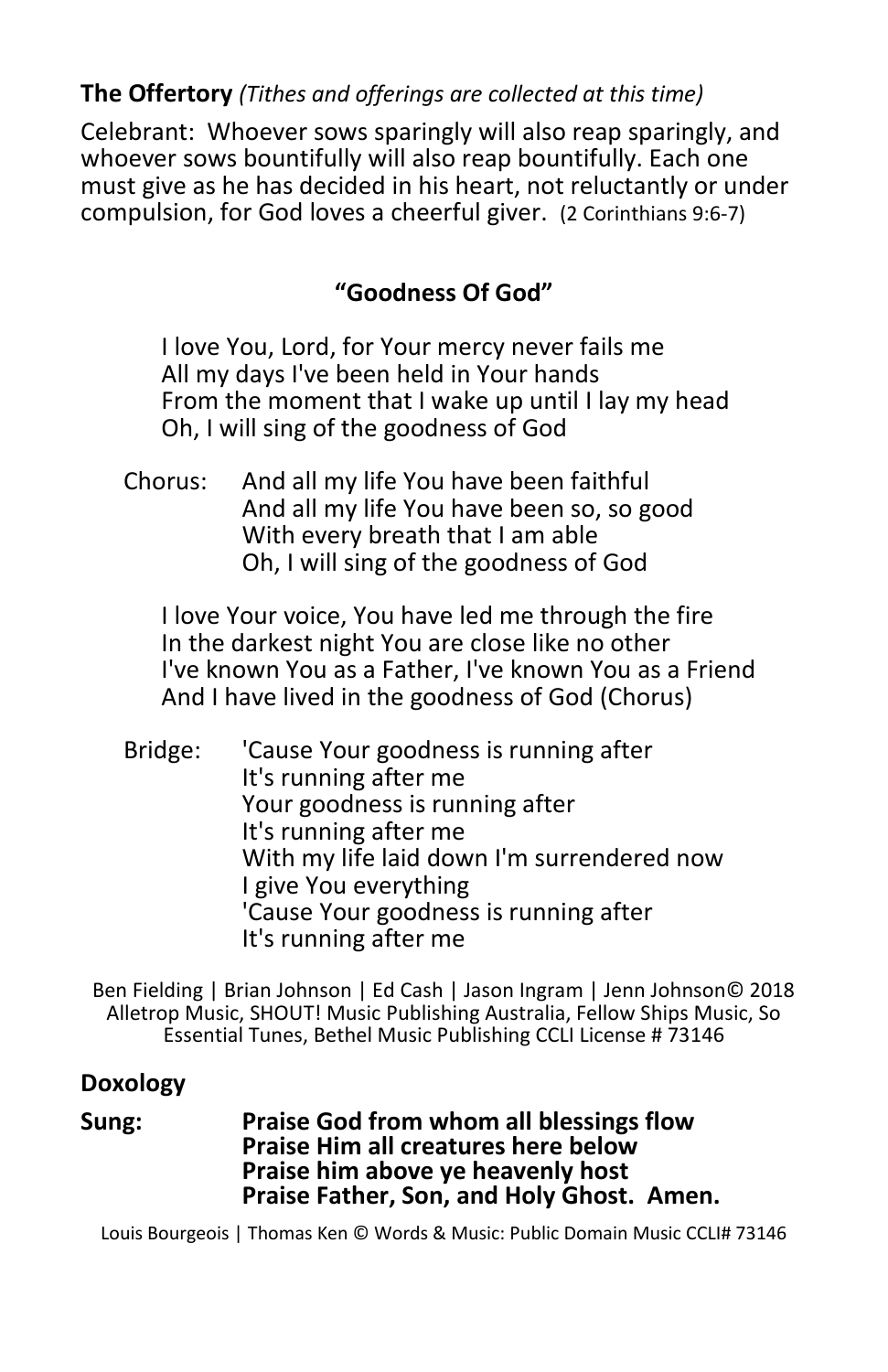Celebrant: All things come of you, O Lord. **All: And of Your own have we given You.**

#### **The Great Thanksgiving**

Celebrant: The Lord be with you. **All: And with your spirit.**

Celebrant: Lift up your hearts. **All: We lift them up to the Lord.**

Celebrant: Let us give thanks to the Lord our God. **All: It is right to give him thanks and praise.**

Celebrant: It is right, our duty and our joy, always and everywhere to give thanks to you, Father Almighty, Creator of heaven and earth.

Through Jesus Christ our Lord; according to whose most true promise, the Holy Spirit came down from heaven, lighting upon the disciples, to teach them and to lead them into all truth, giving them boldness and fervent zeal constantly to preach the Gospel to all nations; by which we have been brought out of darkness and error into the clear light and true knowledge of you, and of your Son Jesus Christ.

Therefore, we praise you, joining our voices with Angels and Archangels and with all the company of heaven, who forever sing this hymn to proclaim the glory of your Name:

#### **The Sanctus**

**All: Holy, Holy, Holy, Lord, God of power and might, Heaven and earth are full of Your glory. Hosanna in the highest. Blessed is He who comes in the name of the Lord, Hosanna in the highest!**

Celebrant: Holy and gracious Father: In your infinite love you made us for yourself; and when we had sinned against you and become subject to evil and death, you, in your mercy, sent your only Son into the world for our salvation.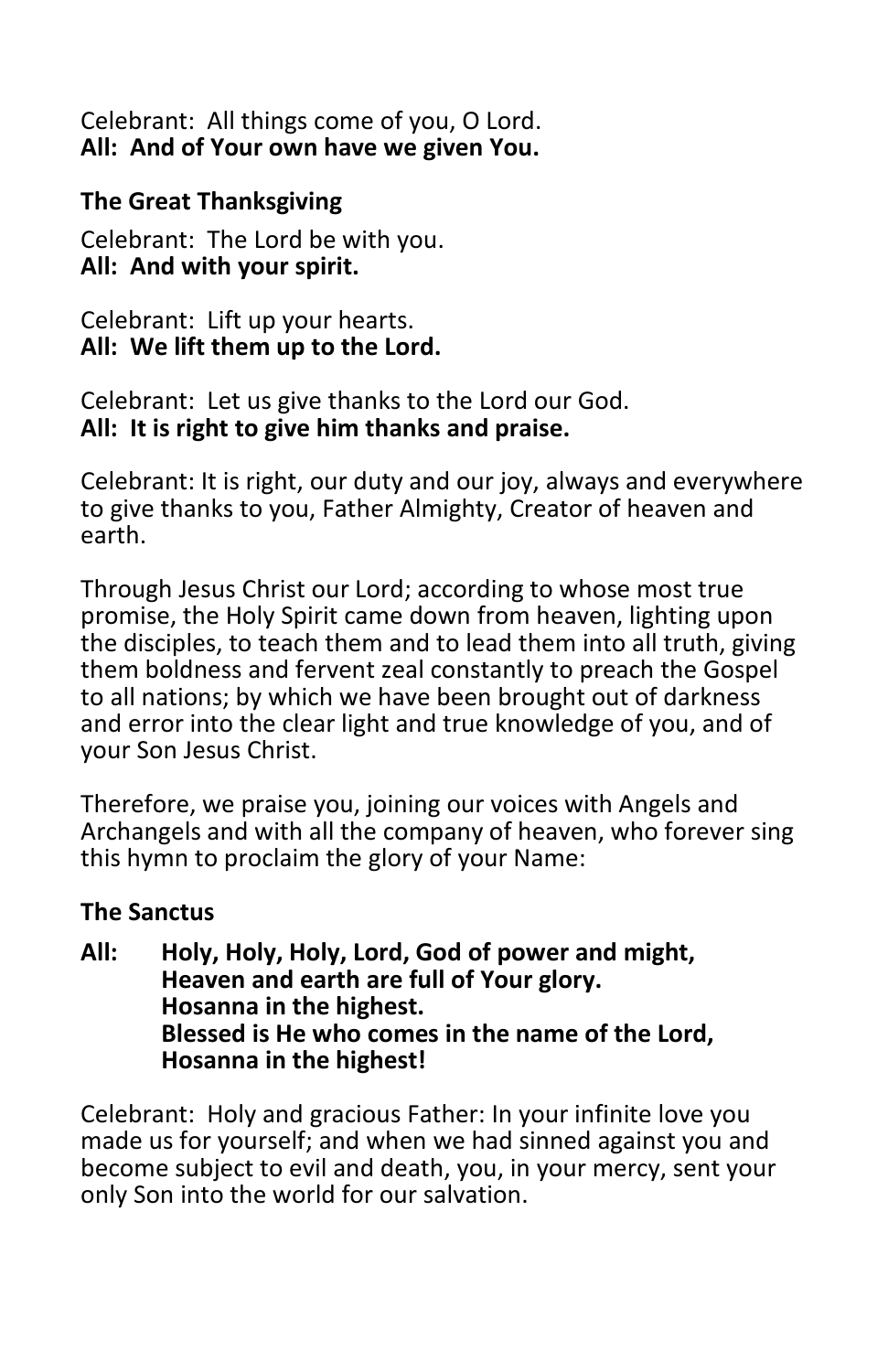By the Holy Spirit and the Virgin Mary he became flesh and dwelt among us. In obedience to your will, he stretched out his arms upon the cross and offered himself once for all, that by his suffering and death we might be saved.

By his resurrection he broke the bonds of death, trampling Hell and Satan under his feet. As our great high priest, he ascended to your right hand in glory; that we might come with confidence before the throne of grace.

On the night that he was betrayed, our Lord Jesus Christ took bread; and when he had given thanks, he broke it, and gave it to his disciples, saying, "Take, eat; this is my Body which is given for you: Do this in remembrance of me."

Likewise, after supper, Jesus took the cup, and when he had given thanks, he gave it to them, saying, "Drink this, all of you; for this is my Blood of the New Covenant, which is shed for you, and for many, for the forgiveness of sins: Whenever you drink it, do this in remembrance of me."

#### **Mystery of Faith**

Deacon: Therefore, we proclaim the mystery of faith: **All: Christ has died. Christ is risen. Christ will come again.**

Celebrant: We celebrate the memorial of our redemption, O Father, in this sacrifice of praise and thanksgiving, and we offer you these gifts. Sanctify them by your Word and Holy Spirit to be for your people the Body and Blood of your Son Jesus Christ.

Sanctify us also, that we may worthily receive this holy sacrament, and be made one body with him, so that he may dwell in us and we in him. And bring us with all your saints into the fullness of your heavenly kingdom, where we shall see our Lord: **All: Face to Face.**

All this we ask through your Son Jesus Christ: By him, and with him, and in him, in the unity of the Holy Spirit, all honor and glory is yours, Almighty Father, now and forever. **All: Amen.**

Celebrant: And now as our Savior Christ has taught us, we are bold to pray: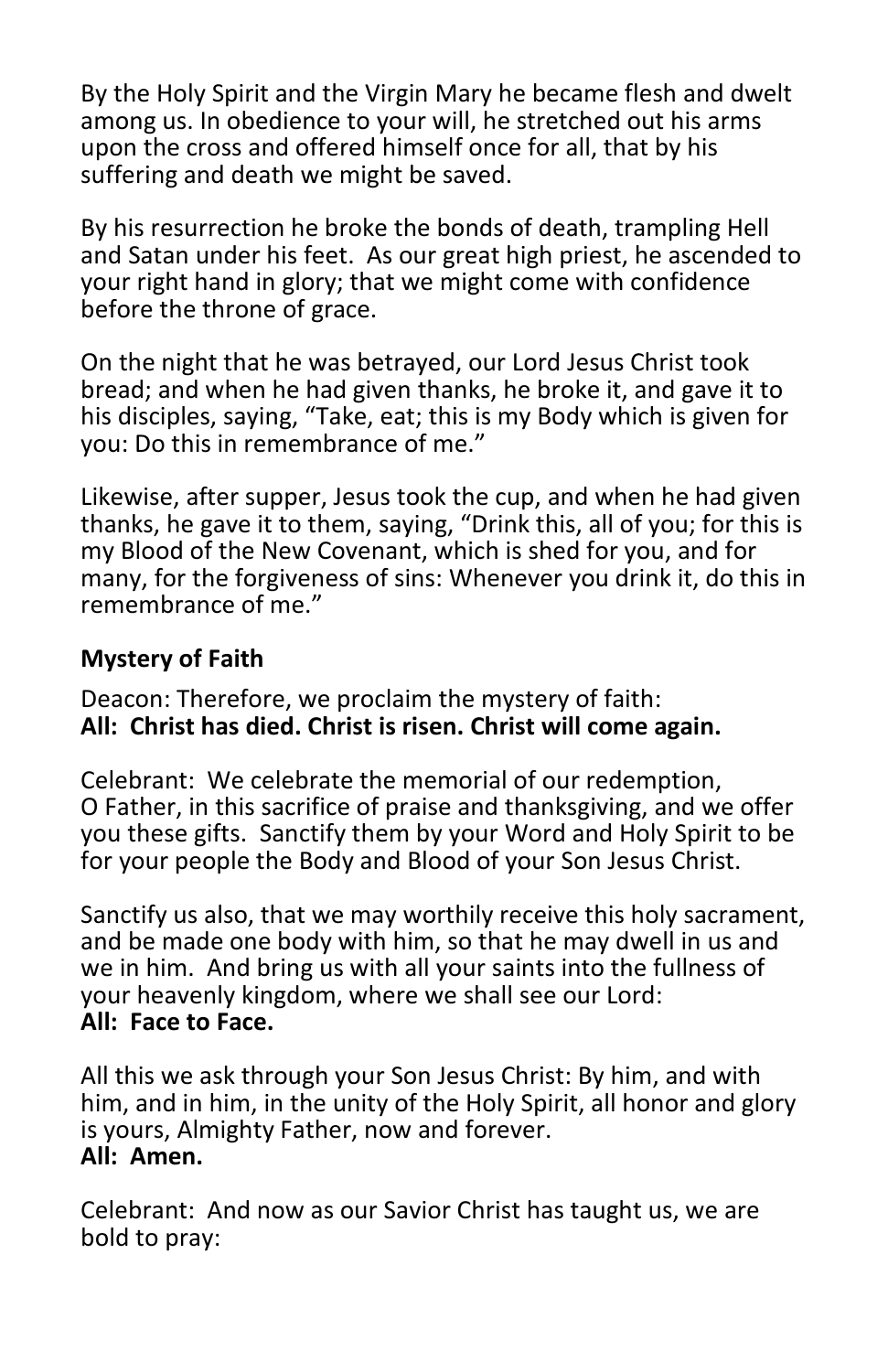**All: Our Father Who art in Heaven, hallowed be Thy name Thy kingdom come, Thy will be done On earth as in heaven Give us this day our daily bread, And forgive us our trespasses As we forgive those who trespass against us And lead us not into temptation, but deliver us from evil For Thine is the kingdom the power and the glory Forever and ever. Amen.**

#### **The Breaking of the Bread**

Celebrant: Alleluia. Christ our Passover has been sacrificed for us. **All: Therefore, let us keep the feast. Alleluia.** 

#### **The Prayer of Humble Access**

**All: We do not presume to come to this, your table, O merciful Lord, trusting in our own righteousness, but in your abundant and great mercies.** 

**Apart from Your grace, we are not worthy so much as to gather up the crumbs under your table; but you are the same Lord, whose character is always to have mercy.** 

**Grant us, therefore, gracious Lord, so to eat the flesh of your dear Son Jesus Christ, and to drink his blood, that our sinful bodies may be made clean by his body, and our souls washed through his most precious blood, and that we may evermore dwell in him, and he in us. Amen.**

#### **The Agnus Dei**

Celebrant: Lamb of God, you take away the sin of the world **All: Have mercy on us.** 

Celebrant: Lamb of God, you take away the sin of the world **All: Have mercy on us.** 

Celebrant: Lamb of God, you take away the sin of the world **All: Grant us your peace.**

Celebrant: The gifts of God, for the people of God. Take them in remembrance that Christ died for you, and feed on him in your hearts by faith with thanksgiving.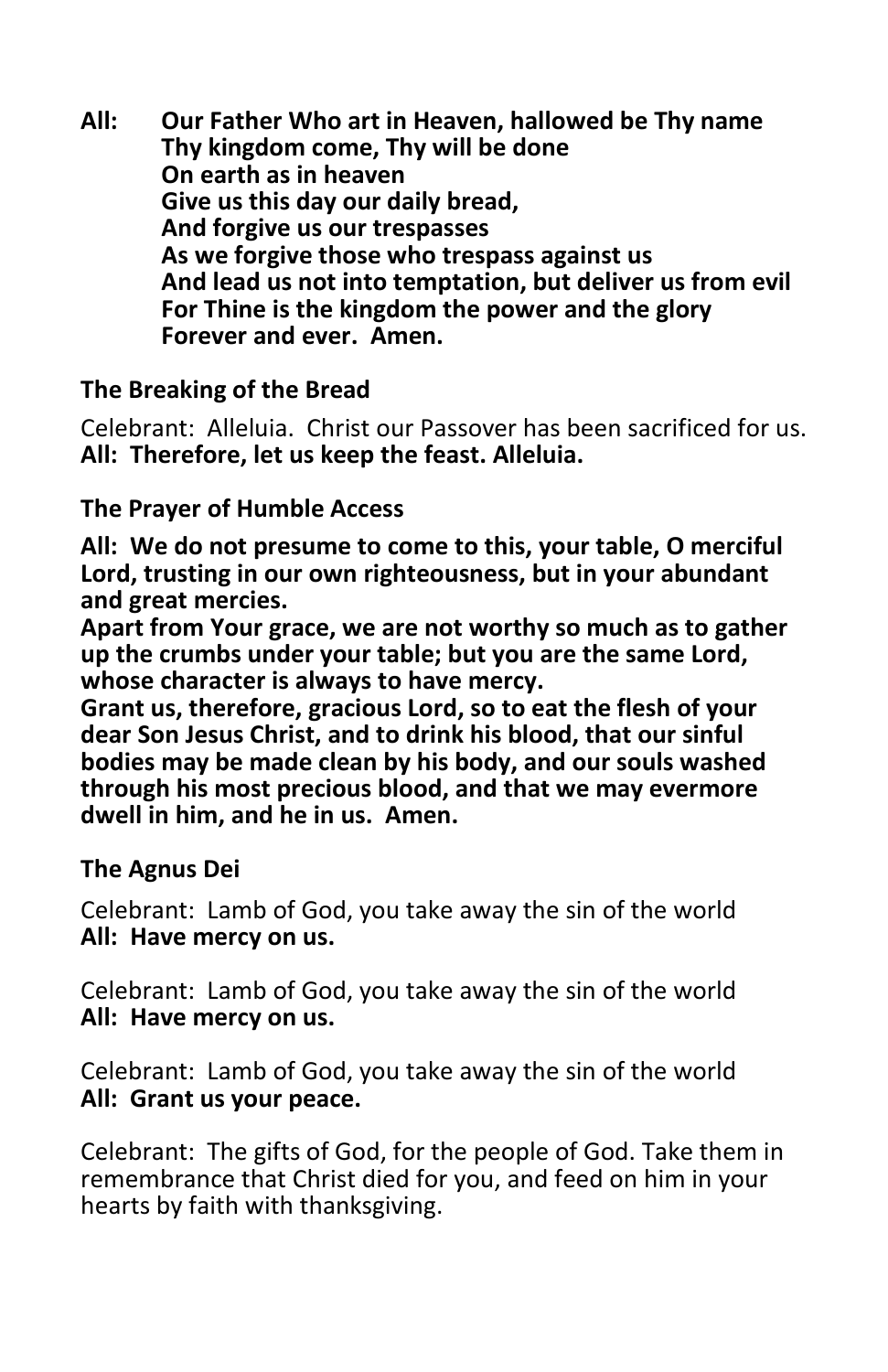#### Celebrant: The Body of Christ, the Bread of Heaven. The Blood of Christ, the Cup of Salvation.

#### **Music During Communion**

#### **"Take My Life and Let It Be"**

Take my life and let it be, Consecrated, Lord, to Thee. Take my moments and my days, Let them flow in ceaseless praise, Let them flow in ceaseless praise.

Take my hands and let them move, At the impulse of Thy love. Take my feet and let them be Swift and beautiful for Thee, Swift and beautiful for Thee.

Take my voice and let me sing Always, only for my King, Take my lips and let them be Filled with messages from Thee, Filled with messages from Thee.

Take my silver and my gold Not a mite would I withhold, Take my intellect and use Every power as Thou shalt choose, Every power as Thou shalt choose.

Take my will and make it Thine, It shall be no longer mine. Take my heart, It is Thine own It shall be Thy royal throne, It shall be Thy royal throne.

Take my love, my Lord, I pour, At Thy feet its treasure store. Take myself and I will be Ever, only, all for Thee, ever, only, all for Thee

David Shipps|Frances Ridley Havergal|Henri Abraham Cesar Malan© Words: Public Domain Music: 2006 Shipps, David CCLI# 73146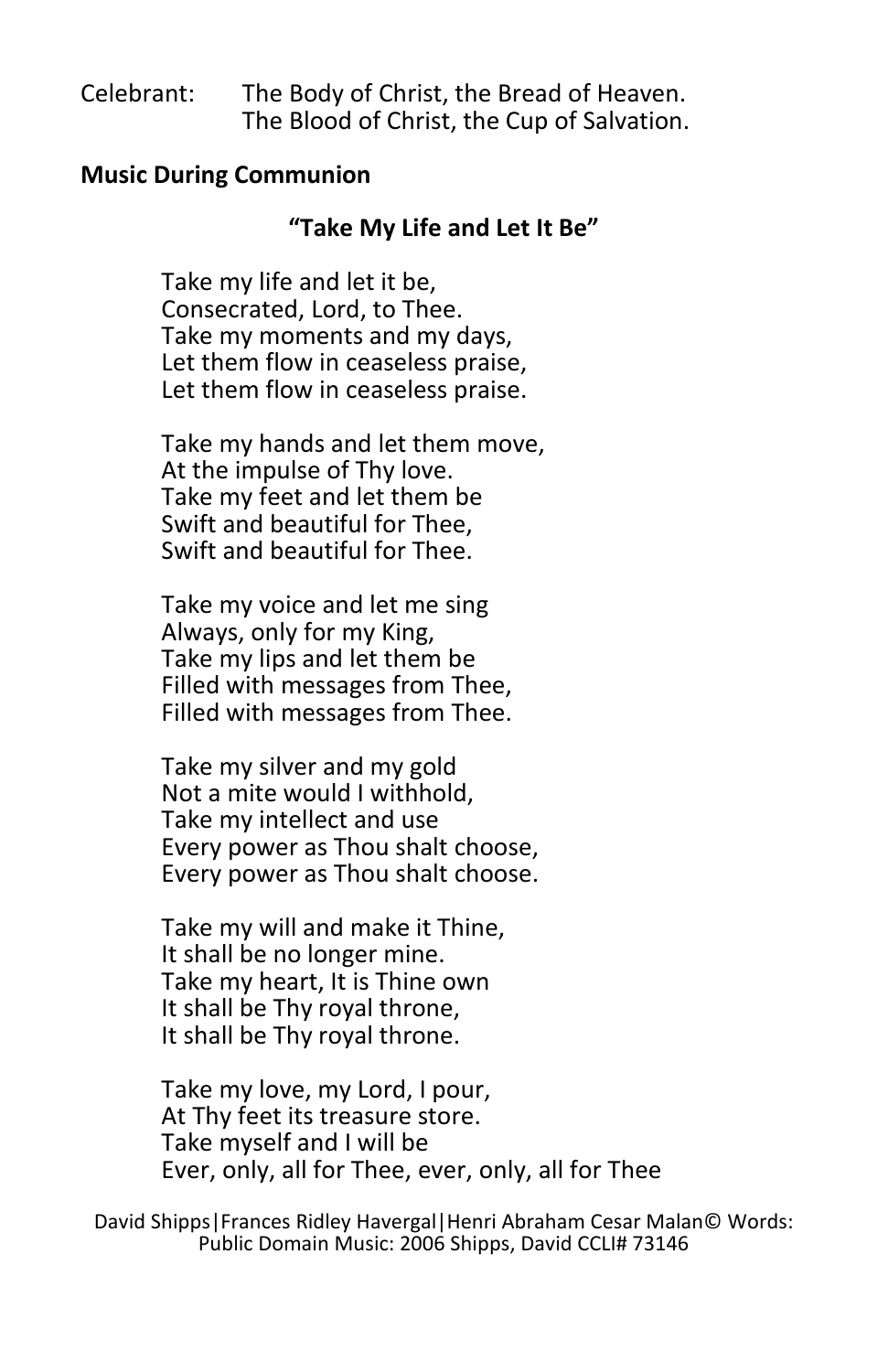# **"Jesus Paid It All"**

I hear the Savior say thy strength indeed is small Child of weakness watch and pray find in Me thine all in all

 Chorus: Jesus paid it all, all to Him I owe Sin had left a crimson stain He washed it white as snow

Lord now indeed I find Thy power and Thine alone Can change the leper's spots and melt the heart of stone.

And when before the throne I stand in Him complete Jesus died my soul to save my lips shall still repeat

 Tag: O praise the one who paid my debt And raise this life up from the dead.

Elvina Mabel Hall | John Thomas Grape © Words: Public Domain Music: Public Domain CCLI License # 73146

#### **Post Communion Prayer**

**All: Heavenly Father, we thank you for feeding us with the spiritual food of the most precious Body and Blood of your Son our Savior Jesus Christ; and for assuring us in these holy mysteries that we are living members of the Body of your Son, and heirs of your eternal kingdom.** 

**And now, Father, send us out into the world to do the work you have given us to do, to love and serve you as faithful witnesses of Christ our Lord. To him, to you, and to the Holy Spirit, be honor and glory, now and forever. Amen.**

Celebrant: All our problems **All: We send to the cross of Christ**

Celebrant: All our difficulties **All: We send to the cross of Christ**

Celebrant: All the devil's works **All: We send to the cross of Christ**

Celebrant: And all of hopes **All: We set on the risen Christ**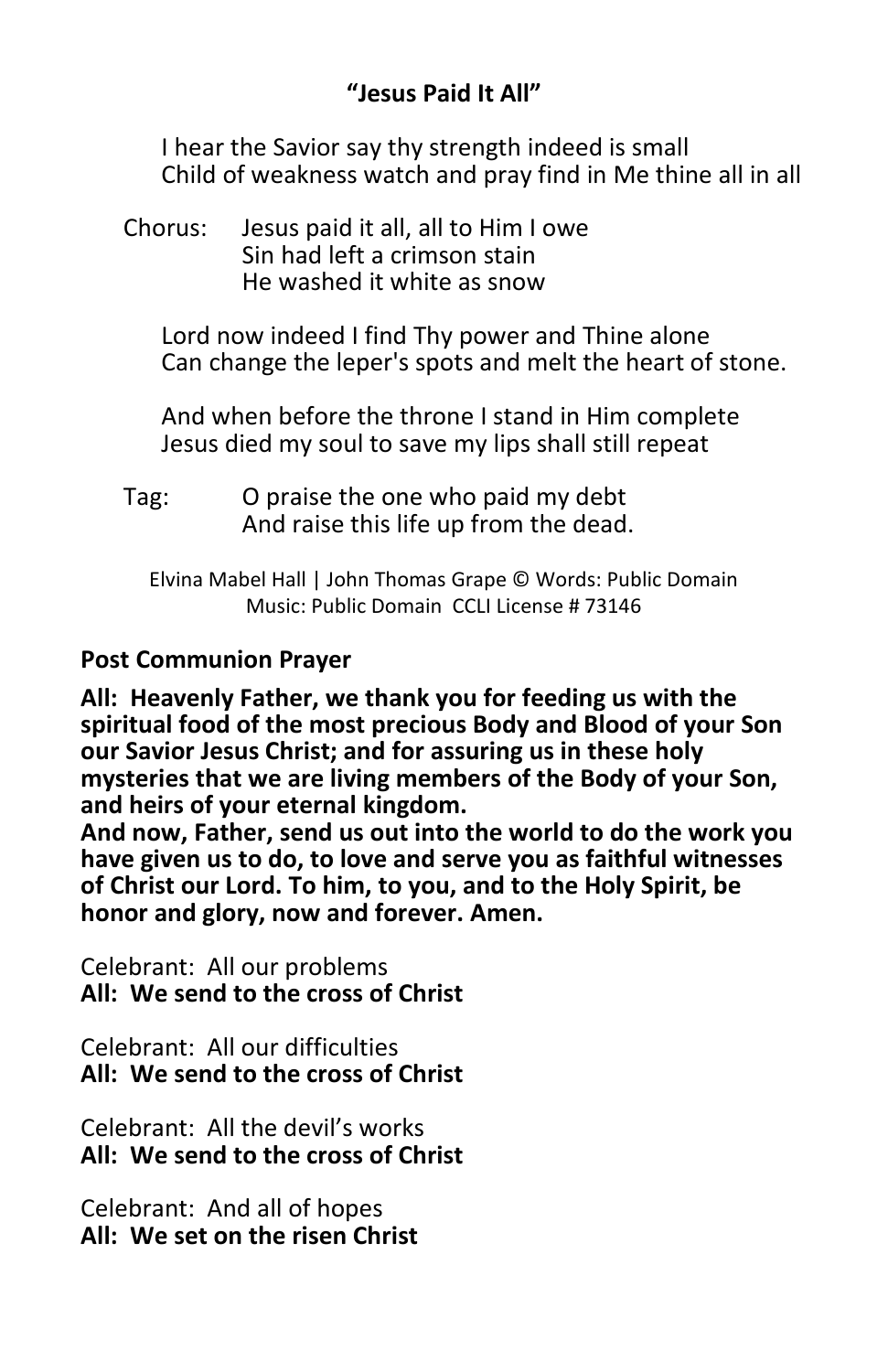#### **The Blessing**

#### **The Recessional**

#### **"Graves Into Gardens"**

I searched the world but it couldn't fill me Man's empty praise and treasures that fade Are never enough Then You came along and put me back together And every desire is now satisfied Here in Your love

Chorus: Oh there's nothing better than You There's nothing better than You Lord there's nothing, nothing is better than You

I'm not afraid to show You my weakness My failures and flaws, Lord You've seen them all And You still call me friend Cause the God of the mountain is the God of the valley And there's not a place Your mercy and grace Won't find me again (Chorus)

Bridge 1:

You turn mourning to dancing, You give beauty for ashes You turn shame into glory, You're the only one who can

Bridge 2:

You turn graves into gardens, You turn bones into armies You turn seas into highways, You're the only one who can

Brandon Lake | Chris Brown | Steven Furtick | Tiffany Hudson © 2019 Music by Elevation Worship Publishing, Maverick City Publishing Worldwide, Bethel Music Publishing CCLI License # 73146

#### **The Dismissal**

Deacon: Let us go forth in the Name of Christ. **All: Thanks be to God.**

Deacon: Exchange with one another the Lord's Peace.